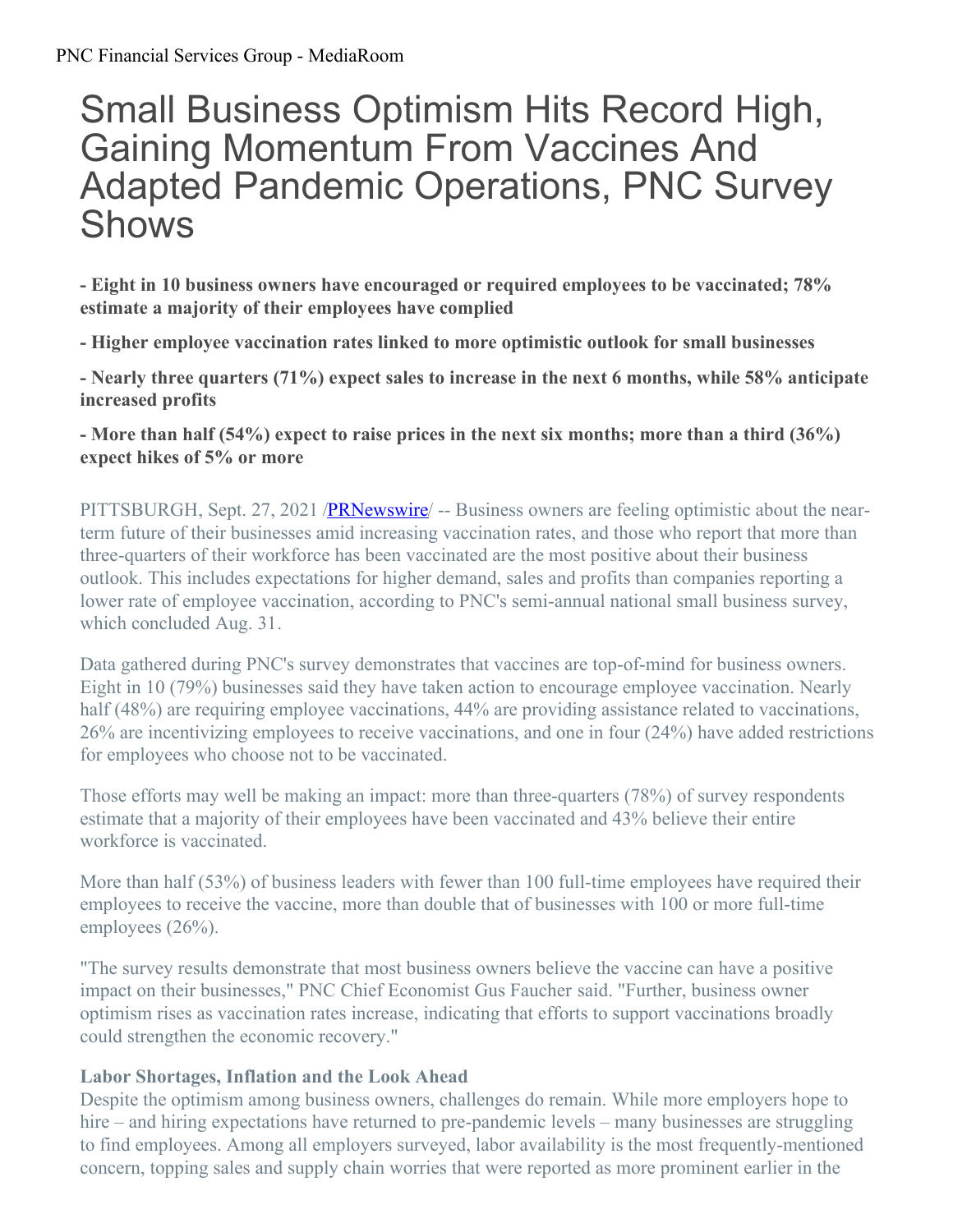year. More than four in 10 employers say they are offering increased compensation to retain or attract new employees, implementing employee health or safety improvements (46%) and allowing more flexible work arrangements (44%).

Profit expectations for the next six months have doubled since PNC's spring survey, and sales and demand have reached the highest levels in the survey's 19-year history.

"Although conditions changed rapidly in August as the Delta variant became more prominent and COVID-19 cases rose, there was essentially no change in sales growth expectations between the first and second halves of the month," Faucher said. "While optimism for leaders' own business prospects tempered as the month progressed, it is still significantly higher than it was earlier this year, and the economic outlook remains solid."

However inflation is now a greater concern, as price hikes are expected to keep up with higher input and labor costs. More than half (54%) of business owners surveyed expect to increase their prices, and the anticipated hikes will be substantial, as more than a third expect to boost prices 5% or more, with favorable market conditions and higher costs cited as the leading factors.

#### **Different Operating Environment**

The nature of how many businesses operate has undergone permanent changes since the pandemic, according to PNC's latest survey.

Nearly half (47%) had employees shift to remote work due to the pandemic and among those businesses, four in 10 (42%) have returned fully to in-person work, with another 17% expecting to transition their workforce back eventually. Many anticipate more permanent changes, with 25% saying they will transition to a mix of virtual and in-person, while another 9% will provide employees with the opportunity to choose where they work.

"The pandemic will have far-reaching impacts on small businesses," Faucher continued. "In addition to higher inflation and disruptions in production and labor markets in the short run, the relationship between businesses and employees has changed. But over the long run, the economy will fully recover, benefitting small businesses and, ultimately, the workforce."

Full national and regional survey results are available at **[pnc.mediaroom.com](https://c212.net/c/link/?t=0&l=en&o=3300958-1&h=3559222014&u=https%3A%2F%2Fpnc.mediaroom.com%2Fdigital-packages&a=pnc.mediaroom.com)**. Other key findings include:

**Hard to Hire:** Of those business owners who are hiring and experiencing challenges, more than half (58%) cite enhanced unemployment compensation benefits as the root cause, with 55% citing worker concerns about workplace health and safety; 45% saying workers' priorities have changed; and 45% saying workers are demanding higher pay.

• **Inflation Pressures:** More than half (54%) expect to raise their own prices over the next six months, a high in PNC's 19-year history of conducting the survey. One in three (36%) expect the hikes to be substantial: 5% or more. Four in 10 (42%) say they are increasing prices in response to favorable market conditions (52% of service industry businesses), but one in three (33%) cite higher non-labor costs and one in four (25%) cite higher labor costs. Non-labor costs are a more prominent factor in the manufacturing (45%) and construction (42%) sectors.

**Pricing Pressures:** Some of the pricing pressures are coming from anticipated supplier price increases: nearly half (46%) expect supplier price increases, little changed from spring (43%). Expectations for supplier price increases are higher among the manufacturing, wholesale/retail and construction sectors. These pricing dynamics have led to higher inflation expectations. Eight in ten respondents (80%) expect increased consumer prices this year, and most (62%) expect the rise to be